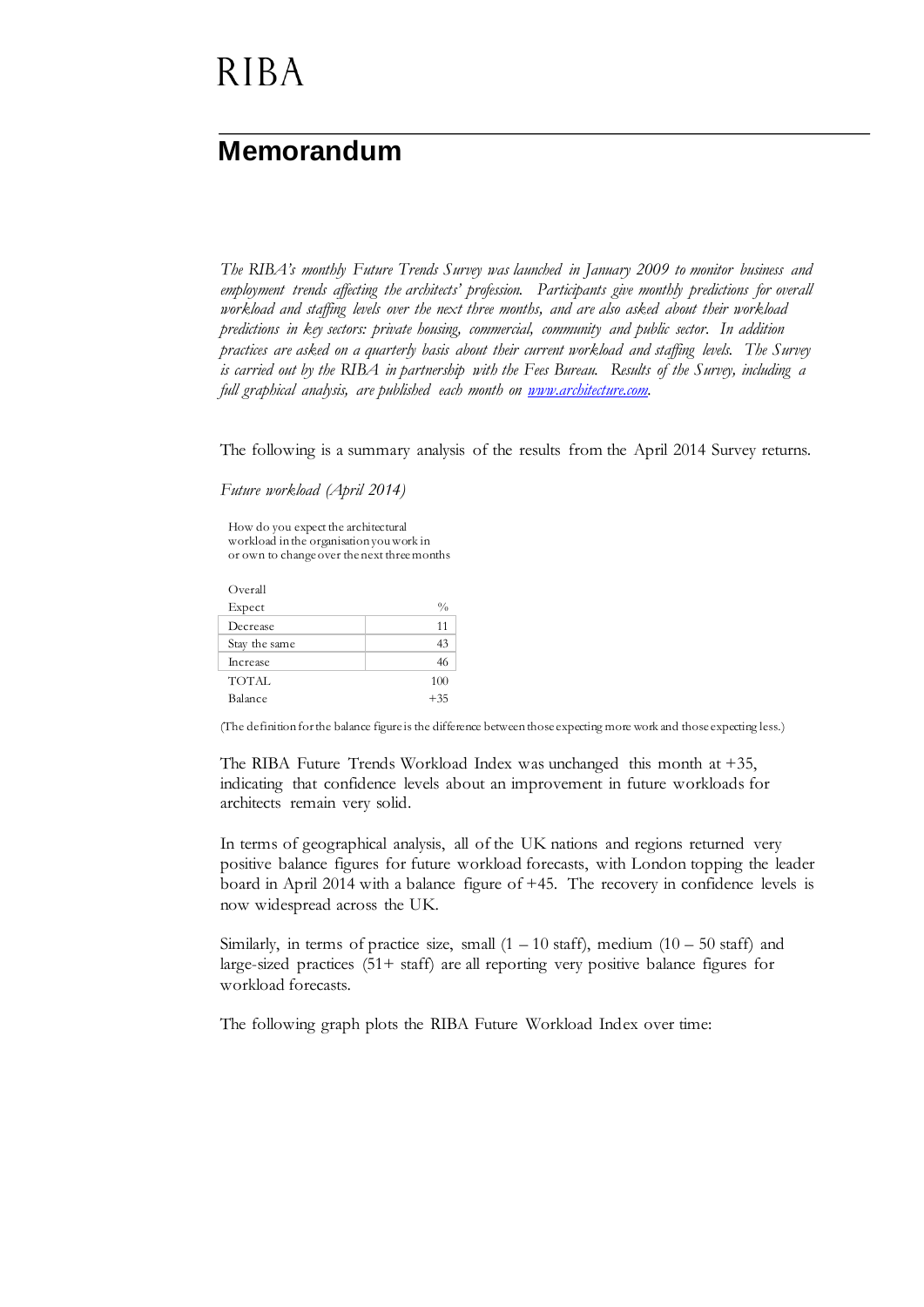# **RIBA**

#### **Memorandum**



In terms of sector analysis, the private housing sector workload forecast, up to  $+33$  in April 2014 from +31 in March 2014, and the commercial sector workload forecast, up to +22 in April 2014 from +17 in March 2014, continue to lead the way. The public sector workload forecast (balance figure +4) was down slightly this month but the community sector workload forecast (balance figure +5) saw positive movement.

Optimism about future workload increases continues to be driven by a widespread strengthening of the private housing sector and an increasing pick-up in commercial projects.

Our practices reported an 8% improvement in the value of actual work-in progress in Q1 of 2014 compared with Q1 in 2013, representing the third consecutive quarter of aggregate growth in the value of work being undertaken by the UK architects' profession.

The following graph tracks the sector predictions in the RIBA Future Trends Survey over time: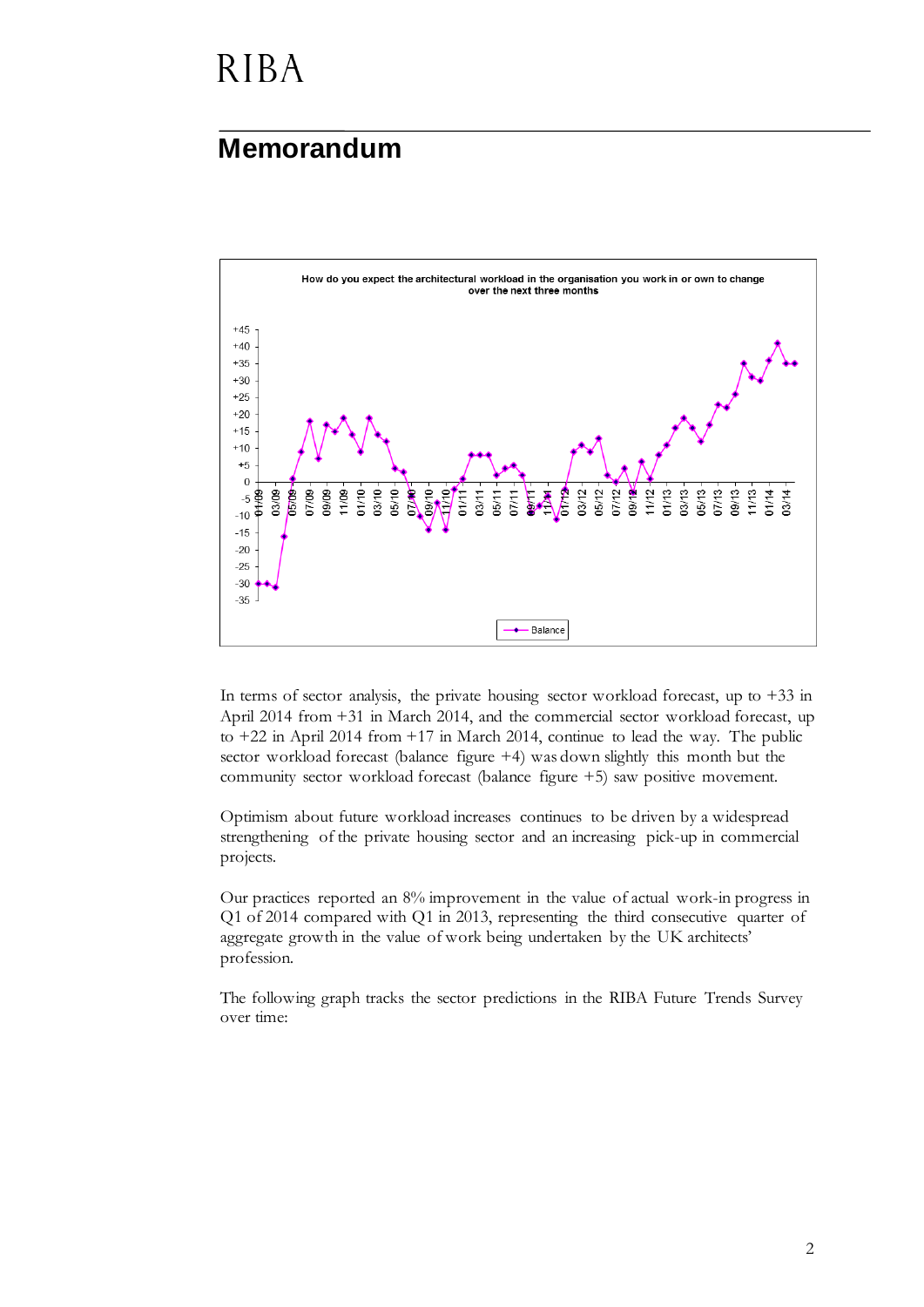## **RIBA**

#### **Memorandum**



*Future staffing levels (April 2014)*

How do you think the number of permanent architectural staff employed in your organisation will change over the next three months?

| Permanent Staff |            |
|-----------------|------------|
| Decrease        |            |
| Stay the same   | 78         |
| Increase        | 15         |
| TOTAL           | 100        |
| Balance         | $+$ $\sim$ |
|                 |            |

(The definition for the balance figure is the difference between those expecting to employ more permanent staff in the next three months and those expecting to employ fewer.)

The RIBA Future Trends Staffing Index fell back slightly this month, standing at +8 in April 2014 compared with +11 in March 2014, but the great majority of practices (94%) expect their staffing levels to either stay the same or increase during the next quarter. The Staffing Index remains firmly in positive territory, as it has during the latter part of 2013 and throughout 2014.

In March 2014 the percentage of our respondents reporting that they had personally been under-employed in the last month was 19%, perhaps giving some indication as to why we have not yet seen any significant increase in actual aggregate staffing levels in our participating practices, despite the return to growth in terms of work in progress.